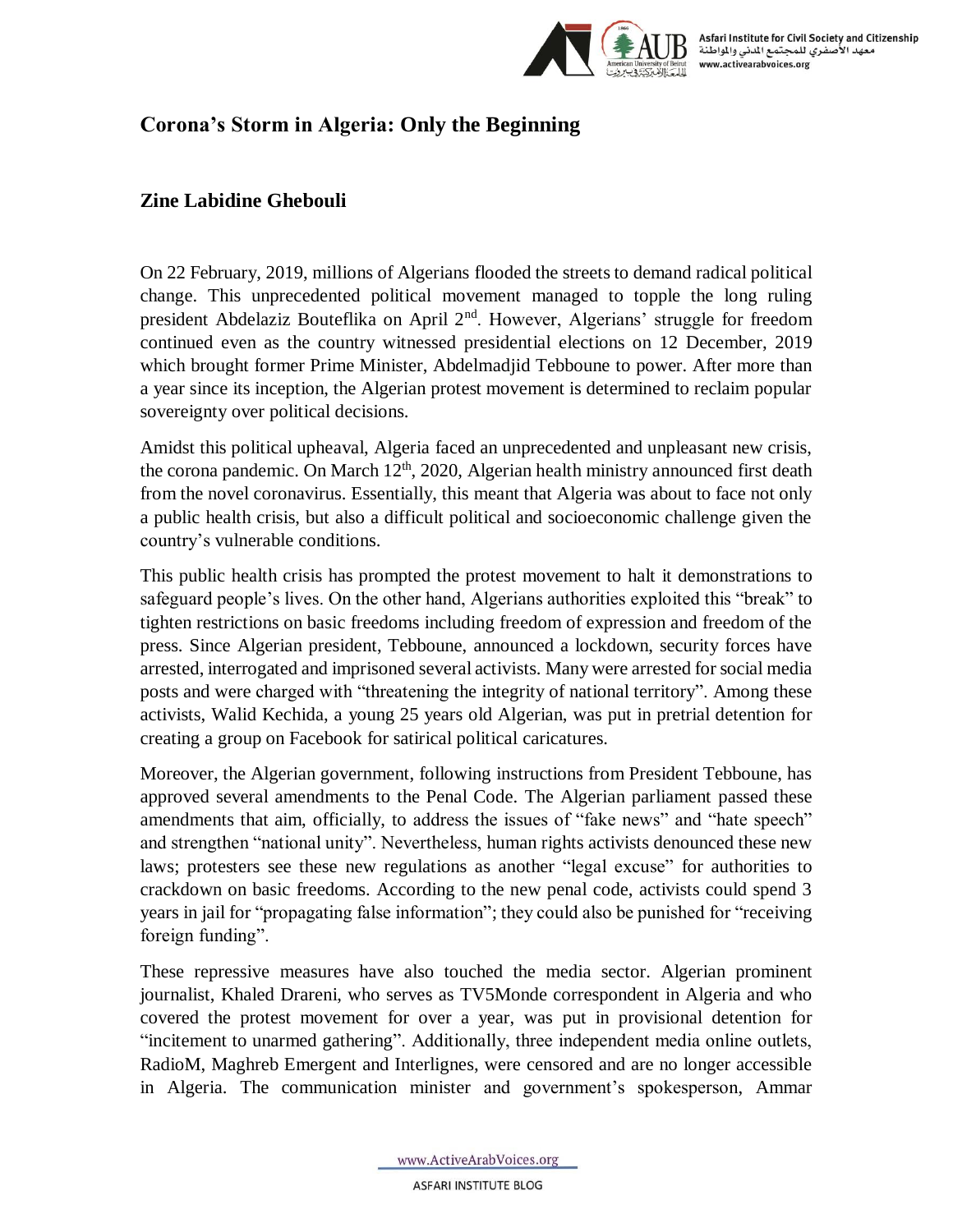

Belhimer, said these outlets [receive "foreign funding".](https://aawsat.com/english/home/article/2251716/minister%E2%80%99s-comments-journalist%E2%80%99s-arrest-stir-outrage-algeria?amp) Interlignes' Publications Director, Bouzid Ichalalene, [stated](https://www.lemonde.fr/afrique/article/2020/04/20/en-algerie-les-autorites-censurent-un-troisieme-media-en-ligne_6037165_3212.html) this is an attempt to deprive Algerians from "serious and professional media".

As the government is accelerating and intensifying its repression against the protest movement, the country is on its way to face the worst socioeconomic crisis in decades. Due to the corona crisis, oil prices [have fell](https://edition.cnn.com/2020/04/17/business/oil-prices-crash-opec-trump/index.html) to a historic record; Algerian Saharan Blend is well [below 20](https://oilprice.com/oil-price-charts) dollars per barrel. Since the country's rentier economic model is essentially based on the oil and gas industry, Algeria will face a significant economic challenge especially as it is still attempting to overcome the post-corona social repercussions. According to the International Monetary Fund, the Algerian government needs a reference price of [157](https://www.bloomberg.com/news/articles/2020-04-20/economic-reckoning-is-coming-for-arab-world-s-last-debt-recluse) [dollars](https://www.bloomberg.com/news/articles/2020-04-20/economic-reckoning-is-coming-for-arab-world-s-last-debt-recluse) per barrel to balance its budget.

Even if the corona crisis has exacerbated the economic challenges in Algeria, the crisis has been looming for a while. Foreign exchange reserves [have sharply decreased](https://www.ceicdata.com/en/indicator/algeria/foreign-exchange-reserves) from over 150 billion dollars in 2014 to an estimation of 50 billion dollars by the end of 2020. Evidently, the current political turmoil has worsened the socioeconomic grievances; however, this looming financial collapse was expected. The corona crisis will also have its impact on the Algerian economy as the IATA expects this North African country [to lose](https://maghrebemergent.info/covid-19-la-suspension-du-trafic-aerien-coute-a-lalgerie-31-milliards-de-dollars-selon-liata/)  [about 3.1 billion](https://maghrebemergent.info/covid-19-la-suspension-du-trafic-aerien-coute-a-lalgerie-31-milliards-de-dollars-selon-liata/) dollars because of the lockdown.

To face this difficult crisis, the Algerian government has announced a series of measures to address the socioeconomic repercussions of the pandemic. Authorities decided to decrease Sonatrach's, Algerian state-owned oil and gas company, budget [by 50 percent.](https://aawsat.com/english/home/article/2193681/algerias-president-orders-cuts-spending-energy-investment) The government also announced it received [100 million dollars](https://www.shorouknews.com/news/view.aspx?cdate=23032020&id=4305acea-822a-4255-9b09-b8b05c1f3b79) from the IMF and [75](https://www.tsa-algerie.com/ar/%D8%A7%D9%84%D8%AC%D8%B2%D8%A7%D8%A6%D8%B1-%D8%AA%D8%AA%D9%84%D9%82%D9%89-%D8%AF%D8%B9%D9%85%D8%A7-%D9%85%D8%A7%D9%84%D9%8A%D8%A7-%D8%A8%D9%82%D9%8A%D9%85%D8%A9-75%D9%85%D9%84%D9%8A%D9%88%D9%86-%D9%8A/)  [million euros](https://www.tsa-algerie.com/ar/%D8%A7%D9%84%D8%AC%D8%B2%D8%A7%D8%A6%D8%B1-%D8%AA%D8%AA%D9%84%D9%82%D9%89-%D8%AF%D8%B9%D9%85%D8%A7-%D9%85%D8%A7%D9%84%D9%8A%D8%A7-%D8%A8%D9%82%D9%8A%D9%85%D8%A9-75%D9%85%D9%84%D9%8A%D9%88%D9%86-%D9%8A/) from the European Union to overcome financial challenges. However, authorities [have not yet disclosed](https://al-ain.com/article/economy-of-algeria-corona-oil-prices) the president's full plan to reform the economy and assist small and medium businesses.

The current situation in Algeria is far from being resolved. Despite the government's promises, the country's ability to protect its already vulnerable stability remains questionable. As the lockdown could be lifted within a few weeks, Algeria will be facing two challenges that could prove detrimental. First, the country will most likely witness the return of the protest movement that will probably take a more radical stand considering the ongoing repression. Second, Algeria will also have to manage the financial repercussions of this public health crisis that could destabilize its weak economy.

The outbreak may have delayed the social explosion in Algeria as the protest movement halted its activities, temporarily. Nevertheless, the reasons that drove Algerians to the streets on February 22<sup>nd</sup>, 2019 are still present. Authorities' crackdown campaign is unlikely to put an end to the movement, it will rather strengthen it given the deteriorating socioeconomic conditions and the growing feeling of injustice. If president Tebboune had a chance of negotiations with protesters and appeasing the streets a few months ago, this chance is quickly disappearing making the new president the most likely target of popular discontent.

www.ActiveArabVoices.org

**ASFARI INSTITUTE BLOG**